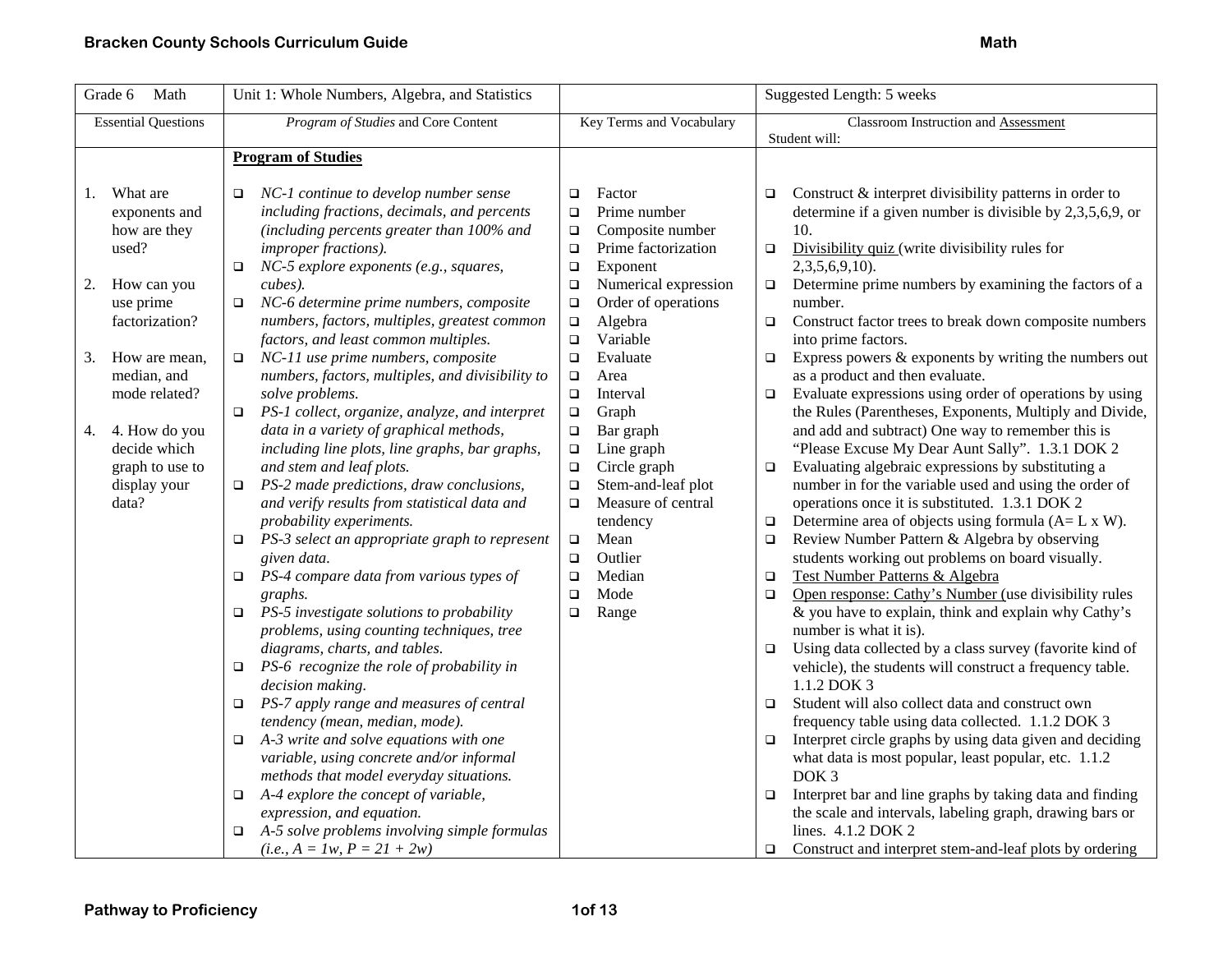| Program of Studies and Core Content<br>Key Terms and Vocabulary<br>Classroom Instruction and Assessment<br><b>Essential Questions</b><br>Student will:<br>A-6 interpret relationships between tables and<br>data from least to greatest, drawing a vertical line and<br>$\Box$<br>writing the ten's digit from least to greatest on the left of<br>graphs.<br>the line, and the unit digits in order to the right of the<br>A-7 organize data into tables and plot points<br>□<br>line with the corresponding stem. 4.1.2 DOK 2<br>onto the first quadrant of a coordinate<br>Find the mean of a set of data by adding the numbers<br>(Cartesian) system/grid.<br>$\Box$ |  |
|--------------------------------------------------------------------------------------------------------------------------------------------------------------------------------------------------------------------------------------------------------------------------------------------------------------------------------------------------------------------------------------------------------------------------------------------------------------------------------------------------------------------------------------------------------------------------------------------------------------------------------------------------------------------------|--|
|                                                                                                                                                                                                                                                                                                                                                                                                                                                                                                                                                                                                                                                                          |  |
|                                                                                                                                                                                                                                                                                                                                                                                                                                                                                                                                                                                                                                                                          |  |
|                                                                                                                                                                                                                                                                                                                                                                                                                                                                                                                                                                                                                                                                          |  |
|                                                                                                                                                                                                                                                                                                                                                                                                                                                                                                                                                                                                                                                                          |  |
|                                                                                                                                                                                                                                                                                                                                                                                                                                                                                                                                                                                                                                                                          |  |
|                                                                                                                                                                                                                                                                                                                                                                                                                                                                                                                                                                                                                                                                          |  |
| together and dividing by the number of data. Students                                                                                                                                                                                                                                                                                                                                                                                                                                                                                                                                                                                                                    |  |
| will also evaluate the data and decide what measure of                                                                                                                                                                                                                                                                                                                                                                                                                                                                                                                                                                                                                   |  |
| central tendency best describes the data by remembering<br><b>Core Content</b>                                                                                                                                                                                                                                                                                                                                                                                                                                                                                                                                                                                           |  |
| that mean is best when outliers are there, mode is best                                                                                                                                                                                                                                                                                                                                                                                                                                                                                                                                                                                                                  |  |
| when several numbers are the same, and median is best<br>MA-06-1.1.1 Students will provide<br>□                                                                                                                                                                                                                                                                                                                                                                                                                                                                                                                                                                          |  |
| when there is outliers in the data. 4.2.1 DOK 2<br>examples of and identify fractions,                                                                                                                                                                                                                                                                                                                                                                                                                                                                                                                                                                                   |  |
| decimals and percents. DOK 1<br>Find the median of a set of data by ordering the data<br>$\Box$                                                                                                                                                                                                                                                                                                                                                                                                                                                                                                                                                                          |  |
| MA-06-1.1.2 Students will describe and<br>from least to greatest and finding the number in the<br>$\Box$<br>provide examples of representations of<br>middle and finding the range by subtracting the smallest                                                                                                                                                                                                                                                                                                                                                                                                                                                           |  |
| number in the data by the largest. Also, find the mode<br>numbers (whole numbers, fractions in                                                                                                                                                                                                                                                                                                                                                                                                                                                                                                                                                                           |  |
| by observing the data to see if any number is written<br>simplest form, mixed numbers, decimals,                                                                                                                                                                                                                                                                                                                                                                                                                                                                                                                                                                         |  |
| more than the other data given. 4.2.1 DOK 2<br>percents) and operations in a variety of                                                                                                                                                                                                                                                                                                                                                                                                                                                                                                                                                                                  |  |
| equivalent forms using models, diagrams, and<br>Review Statistics and Graphs by observing students<br>$\Box$                                                                                                                                                                                                                                                                                                                                                                                                                                                                                                                                                             |  |
| working problems out on board visually.<br>symbols (e.g., number lines, 10 by 10 grids,                                                                                                                                                                                                                                                                                                                                                                                                                                                                                                                                                                                  |  |
| rectangular arrays, number sentences), based<br>Assess Statistics and Graphs by Testing students.<br>$\Box$                                                                                                                                                                                                                                                                                                                                                                                                                                                                                                                                                              |  |
| Open Response: Students will take given test scores and<br>on real-world and/or mathematical situations.<br>$\Box$                                                                                                                                                                                                                                                                                                                                                                                                                                                                                                                                                       |  |
| make a stem-and-leaf plot and then analyze the data in<br>MA-06-1.1.3 Students will convert between<br>$\Box$                                                                                                                                                                                                                                                                                                                                                                                                                                                                                                                                                            |  |
| sentence form. They will also list any outliers and how it<br>any two of the following numbers:                                                                                                                                                                                                                                                                                                                                                                                                                                                                                                                                                                          |  |
| affects the mean in sentence form, and finally write<br>fractions, decimals, and percents (less than<br>several sentences stating what measure of central                                                                                                                                                                                                                                                                                                                                                                                                                                                                                                                |  |
| or equal to 100%); and will compare and<br>tendency that best describes the data and why?<br>order these numbers. DOK 2                                                                                                                                                                                                                                                                                                                                                                                                                                                                                                                                                  |  |
| MA-06-1.3.1 Students will add, subtract,<br>$\Box$                                                                                                                                                                                                                                                                                                                                                                                                                                                                                                                                                                                                                       |  |
| multiply and divide, whole numbers,                                                                                                                                                                                                                                                                                                                                                                                                                                                                                                                                                                                                                                      |  |
| fractions and decimals to solve real-world                                                                                                                                                                                                                                                                                                                                                                                                                                                                                                                                                                                                                               |  |
| problems and apply order of operations to                                                                                                                                                                                                                                                                                                                                                                                                                                                                                                                                                                                                                                |  |
| simplify numerical expressions. DOK 2                                                                                                                                                                                                                                                                                                                                                                                                                                                                                                                                                                                                                                    |  |
| MA-06-1.3.2 Students will explain how<br>$\Box$                                                                                                                                                                                                                                                                                                                                                                                                                                                                                                                                                                                                                          |  |
| operations (addition and subtraction;                                                                                                                                                                                                                                                                                                                                                                                                                                                                                                                                                                                                                                    |  |
| multiplication and division) are inversely                                                                                                                                                                                                                                                                                                                                                                                                                                                                                                                                                                                                                               |  |
| related.                                                                                                                                                                                                                                                                                                                                                                                                                                                                                                                                                                                                                                                                 |  |
| MA-06-1.5.1 Students will identify and<br>$\Box$<br>apply prime numbers, composite numbers,                                                                                                                                                                                                                                                                                                                                                                                                                                                                                                                                                                              |  |
| prime factorization, factors, multiples and                                                                                                                                                                                                                                                                                                                                                                                                                                                                                                                                                                                                                              |  |
| divisibility to solve real-world and                                                                                                                                                                                                                                                                                                                                                                                                                                                                                                                                                                                                                                     |  |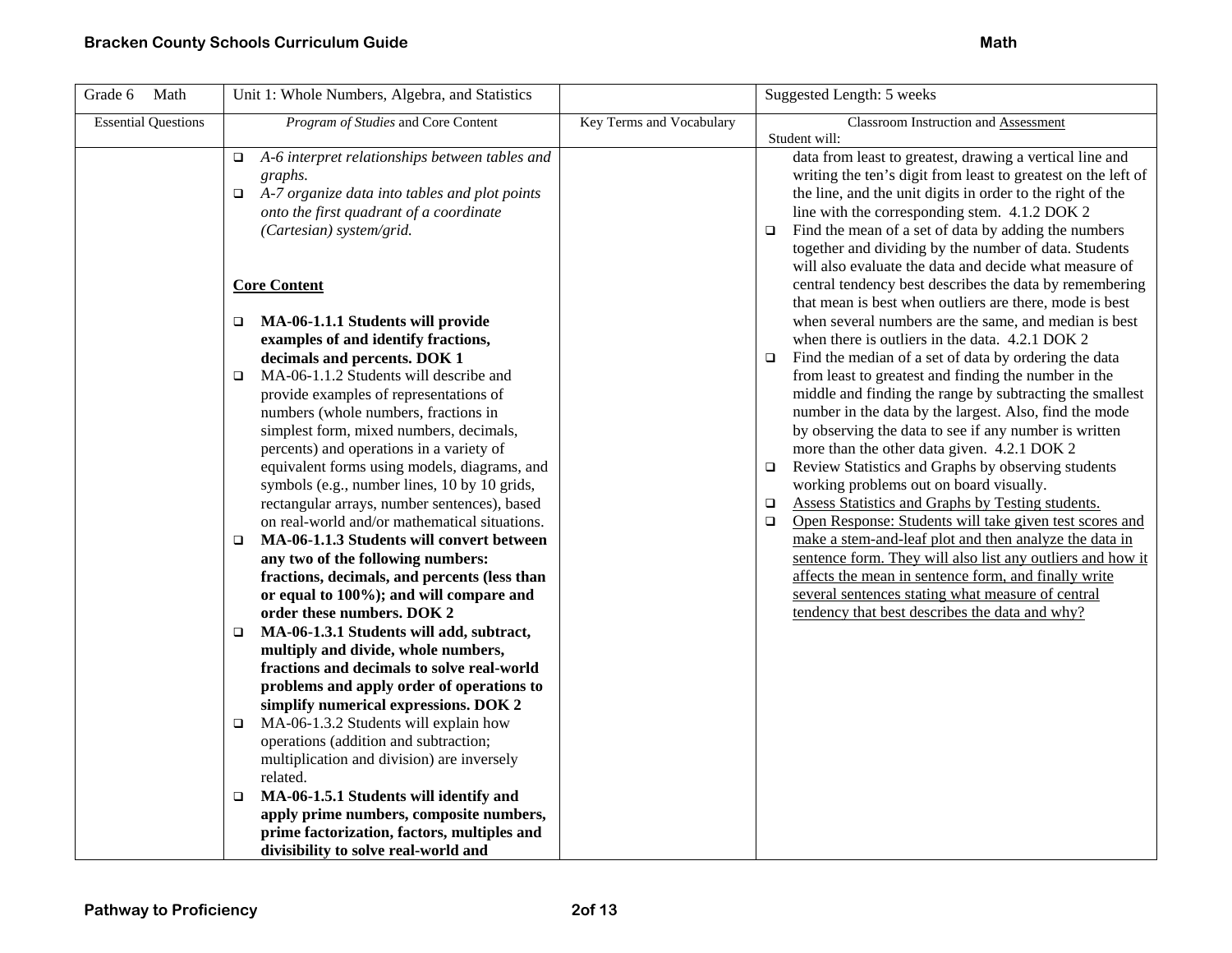| Math<br>Grade 6            | Unit 1: Whole Numbers, Algebra, and Statistics                                                                                                                                                                                                                                                                                                                                                                                                                                                                                                                                                                                                                                                                                                                                                                                                                                                                                                                                                                                                                                                                                                                                                                                                                                                                                                                                                 |                          | Suggested Length: 5 weeks                   |
|----------------------------|------------------------------------------------------------------------------------------------------------------------------------------------------------------------------------------------------------------------------------------------------------------------------------------------------------------------------------------------------------------------------------------------------------------------------------------------------------------------------------------------------------------------------------------------------------------------------------------------------------------------------------------------------------------------------------------------------------------------------------------------------------------------------------------------------------------------------------------------------------------------------------------------------------------------------------------------------------------------------------------------------------------------------------------------------------------------------------------------------------------------------------------------------------------------------------------------------------------------------------------------------------------------------------------------------------------------------------------------------------------------------------------------|--------------------------|---------------------------------------------|
| <b>Essential Questions</b> | Program of Studies and Core Content                                                                                                                                                                                                                                                                                                                                                                                                                                                                                                                                                                                                                                                                                                                                                                                                                                                                                                                                                                                                                                                                                                                                                                                                                                                                                                                                                            | Key Terms and Vocabulary | <b>Classroom Instruction and Assessment</b> |
|                            | mathematical problems (e.g., prime<br>factorization to determine a least common<br>multiple [LCM] or greatest common factor<br>$[GCF]$ ). DOK 2<br>MA-06-2.1.1 Students will measure lengths<br>$\Box$<br>(to the nearest eighth of an inch or the<br>nearest centimeter) and will determine and<br>use in real-world and mathematical<br>problems:<br>area and perimeter of triangles;<br>$\Box$<br>area and perimeter of quadrilaterals<br>$\Box$<br>(rectangles, squares); (using the<br>Pythagorean theorem will not be<br>required as a strategy) and<br>area and perimeter of compound<br>$\Box$<br>figures composed of triangles and<br>quadrilaterals. DOK 2<br>MA-06-4.1.1 Students will analyze and<br>$\Box$<br>make inferences from data displays<br>(drawings, tables/charts, pictographs, bar<br>graphs, circle graphs, line plots, Venn<br>diagrams, line graphs, stem-and-leaf plots).<br>DOK <sub>3</sub><br>MA-06-4.1.2 Students will explain how<br>$\Box$<br>different representations of data (e.g., tables,<br>graphs, diagrams, plots) are related.<br>MA-06-4.1.4 Students will determine and<br>$\Box$<br>construct appropriate data displays (bar<br>graphs, line plots, Venn diagrams, tables,<br>line graphs), and will explain why the type<br>of display is appropriate for the data. DOK<br>$\overline{2}$<br>MA-06-4.2.1 Students will determine and<br>$\Box$ |                          | Student will:                               |
|                            | apply the mean, median, mode, and range<br>of a set of data. DOK 2                                                                                                                                                                                                                                                                                                                                                                                                                                                                                                                                                                                                                                                                                                                                                                                                                                                                                                                                                                                                                                                                                                                                                                                                                                                                                                                             |                          |                                             |
|                            | MA-06-4.4.2 Students will determine single<br>$\Box$<br>event probabilities based on the results of<br>an experiment and will make inferences<br>based on the data. DOK 3                                                                                                                                                                                                                                                                                                                                                                                                                                                                                                                                                                                                                                                                                                                                                                                                                                                                                                                                                                                                                                                                                                                                                                                                                      |                          |                                             |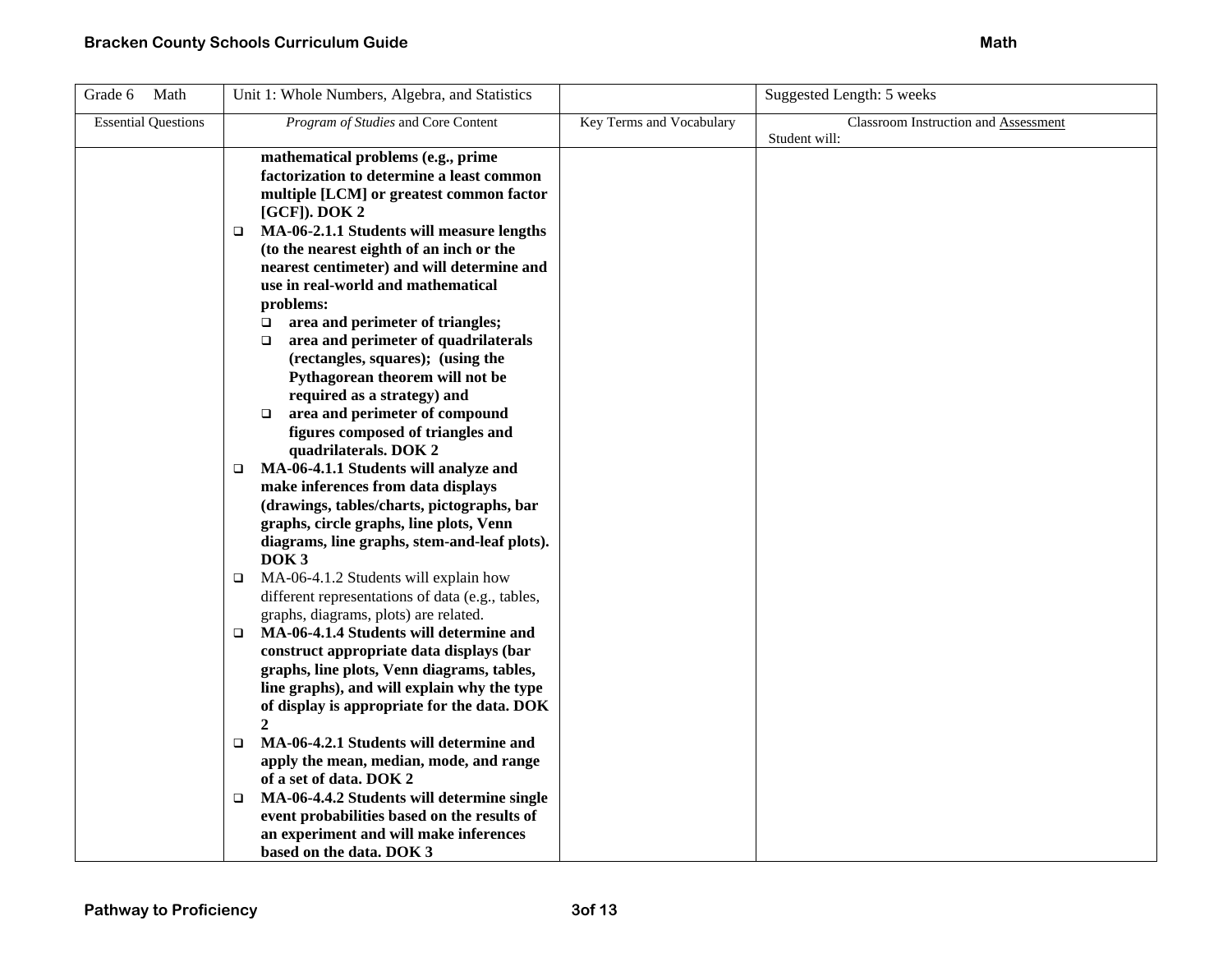| Grade 6<br>Math            | Unit 1: Whole Numbers, Algebra, and Statistics |                          | Suggested Length: 5 weeks                   |
|----------------------------|------------------------------------------------|--------------------------|---------------------------------------------|
| <b>Essential Questions</b> | Program of Studies and Core Content            | Key Terms and Vocabulary | <b>Classroom Instruction and Assessment</b> |
|                            |                                                |                          | Student will:                               |
|                            | MA-06-5.2.1 Students will substitute values    |                          |                                             |
|                            | for variables (up to two different variables)  |                          |                                             |
|                            | and evaluate algebraic expressions. DOK 2      |                          |                                             |
|                            | MA-06-5.2.2 Students will describe, define     |                          |                                             |
|                            | and provide examples of variables and          |                          |                                             |
|                            | expressions with a missing value based on      |                          |                                             |
|                            | real-world and mathematical problems.          |                          |                                             |
|                            | MA-06-5.3.1 Students will model and solve      |                          |                                             |
|                            | real-world and mathematical problems           |                          |                                             |
|                            | with simple equations and inequalities (e.g.,  |                          |                                             |
|                            | $8x=4$ , $x+2>5$ ). DOK 2                      |                          |                                             |

|                            | Grade 6<br>Math                                                                                                              | Unit 2: Decimals                                                                                                                                                                                                                                                                                                                                                                                |                            |                                                                         | Suggested Length: 5 weeks                             |                                                                                                                                                                                                                                                                                                                                                                                          |
|----------------------------|------------------------------------------------------------------------------------------------------------------------------|-------------------------------------------------------------------------------------------------------------------------------------------------------------------------------------------------------------------------------------------------------------------------------------------------------------------------------------------------------------------------------------------------|----------------------------|-------------------------------------------------------------------------|-------------------------------------------------------|------------------------------------------------------------------------------------------------------------------------------------------------------------------------------------------------------------------------------------------------------------------------------------------------------------------------------------------------------------------------------------------|
| <b>Essential Questions</b> |                                                                                                                              | Program of Studies and Core Content                                                                                                                                                                                                                                                                                                                                                             | Key Terms and Vocabulary   |                                                                         | Classroom Instruction and Assessment<br>Student will: |                                                                                                                                                                                                                                                                                                                                                                                          |
|                            |                                                                                                                              | <b>Program of Studies</b>                                                                                                                                                                                                                                                                                                                                                                       |                            |                                                                         |                                                       |                                                                                                                                                                                                                                                                                                                                                                                          |
|                            | What is the<br>difference<br>between<br>standard form,<br>word form, and<br>an expanded<br>form in dealing<br>with decimals? | NC-1 continue to develop number sense<br>$\Box$<br>including fractions, decimals, and percents<br>(including percents greater than 100% and<br><i>improper fractions</i> ).-<br>$NC-2$ extend understanding of operations $(+,$<br>$\Box$<br>$\div$ , $x$ , $\div$ ) to include fractions and decimals.<br>NC-4 develop place value of large and small<br>$\Box$<br>numbers (include decimals). | $\Box$<br>□<br>□<br>□<br>◻ | Equivalent decimals<br>Perimeter<br>Diameter<br>Circumference<br>Radius | $\Box$<br>$\Box$<br>$\Box$                            | Represent decimals in word form, standard form and<br>expanded form by using the Place Value chart for help.<br>1.1.1 DOK 1<br>Students will compare and order decimals by placing the<br>correct symbol $(<, >,$ or =) where it belongs and by<br>lining up the decimal before ordering two or more<br>decimals. $1.1.1$ DOK 1<br>Students will round decimals by first underlining the |
| 2.                         | How do you<br>compare and<br>order decimals?                                                                                 | NC-7 extend and apply addition, subtraction,<br>$\Box$<br>multiplication, and division of common<br>fractions and decimals with manipulatives<br>and symbols (e.g., mental, pencil and paper,<br>calculators).                                                                                                                                                                                  |                            |                                                                         | $\Box$                                                | digit to be rounded, then looking at the number to the<br>right to determine whether it will go up or stay the same.<br>1.1.1 DOK 1<br>Estimate sums and differences of decimals using front-<br>end estimation (adding or subtracting front digits, then                                                                                                                                |
| 3.                         | How does<br>estimating<br>decimals help<br>with adding and<br>subtracting<br>them?                                           | NC-9 estimate with large and small quantities<br>$\Box$<br>of objects.<br>NC-10 estimate and mentally compute using<br>$\Box$<br>fractions and decimals.<br>NC-12 compare, order, and convert between<br>$\Box$<br>whole numbers, fractions, and decimals,<br>using concrete materials, drawings or                                                                                             |                            |                                                                         | $\Box$<br>□                                           | rewrite problem, then add or subtract the next digit) or<br>clustering (estimate by rounding a group of close<br>numbers to the same number). 1.1.1 DOK 1<br>Evaluating two numbers or more by adding or<br>subtracting decimals making sure the decimal is lined<br>up. 1.1.1 DOK 1<br>Review adding and subtracting decimals by observing                                              |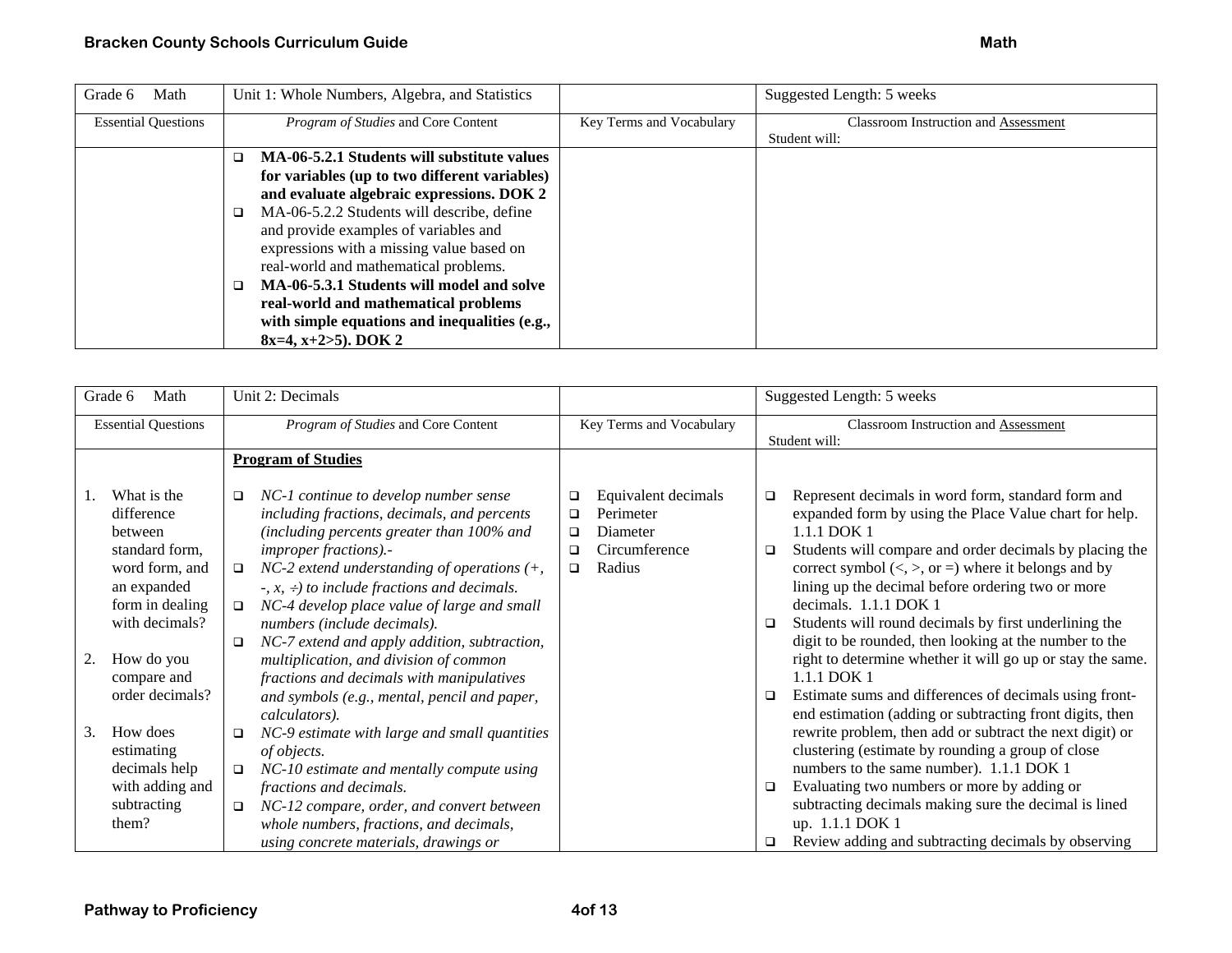| Grade 6<br>Math            | Unit 2: Decimals                                       |                          | Suggested Length: 5 weeks                                         |  |
|----------------------------|--------------------------------------------------------|--------------------------|-------------------------------------------------------------------|--|
| <b>Essential Questions</b> | Program of Studies and Core Content                    | Key Terms and Vocabulary | Classroom Instruction and Assessment                              |  |
|                            |                                                        |                          | Student will:                                                     |  |
| When adding<br>4.          | pictures, and mathematical symbols $(<, >, =$ ,        |                          | students working out problems on board visually.                  |  |
| and subtracting            | order on a number line).                               |                          | Assess adding and subtracting decimals by testing<br>$\Box$       |  |
| decimals, what             | GM-1 find perimeter of regular and irregular<br>$\Box$ |                          | students.                                                         |  |
| is the first step          | polygons in metric and U.S. customary units.           |                          | Students will find the product of decimals and whole<br>$\Box$    |  |
| and the most               |                                                        |                          | numbers (examplestudents will take a box of bolts                 |  |
| important step?            |                                                        |                          | that cost .03 a piece and find out the cost if they bought        |  |
|                            | <b>Core Content</b>                                    |                          | 24). 1.3.1 DOK                                                    |  |
|                            |                                                        |                          | Students will find the product of decimals and decimals<br>$\Box$ |  |
|                            | MA-06-1.1.1 Students will provide<br>□                 |                          | (examplestudents will be given a table in which                   |  |
|                            | examples of and identify fractions,                    |                          | certain meats (in decimal form) costs at Main Street.             |  |
|                            | decimals and percents. DOK 1                           |                          | They will be asked what the cost would be if they had to          |  |
|                            | MA-06-1.1.3 Students will convert between<br>$\Box$    |                          | go in and buy 2.5 pounds of each type). 1.3.1 DOK 2               |  |
|                            | any two of the following numbers:                      |                          | Students will divide decimals by whole numbers. To get<br>$\Box$  |  |
|                            | fractions, decimals and percents (less than            |                          | the lesson started, the students will be given \$3.75 in          |  |
|                            | or equal to 100%); and will compare and                |                          | play money and they will separate it so that each has the         |  |
|                            | order these numbers. DOK 2                             |                          | same amount. Without realizing, they have divided the             |  |
|                            | MA-06-1.2.1 Students will estimate to solve<br>$\Box$  |                          | decimal by 3. 1.2.1 DOK 2                                         |  |
|                            | real-world and mathematical problems                   |                          | Draw a garden on a white sheet of paper and construct a<br>$\Box$ |  |
|                            | with whole numbers, fractions, decimals,               |                          | fence around it. The garden is rectangular and the sides          |  |
|                            | and percents, checking for reasonable and              |                          | are 5 meters and 3 meters long. Finding the length of the         |  |
|                            | appropriate computational results. DOK 2               |                          | fence will be the perimeter. 1.2.1 DOK 2                          |  |
|                            | MA-06-1.3.1 Students will add, subtract,<br>$\Box$     |                          | Using different size shapes of circles let the students<br>$\Box$ |  |
|                            | multiply and divide, whole numbers,                    |                          | measure the distance from one side of the circle through          |  |
|                            | fractions and decimals to solve real-world             |                          | the center and to the other side. By doing this and using         |  |
|                            | problems and apply order of operations to              |                          | $\pi$ (which is 3.14), the students will find the                 |  |
|                            | simplify numerical expressions. DOK 2                  |                          | circumference of their circle. Formula $C = \pi d$ . 1.2.1        |  |
|                            |                                                        |                          | DOK <sub>2</sub>                                                  |  |
|                            |                                                        |                          | Review Multiplying and Dividing Decimals by<br>$\Box$             |  |
|                            |                                                        |                          | observing students working problems on board visually.            |  |
|                            |                                                        |                          | Assess students on multiplying and dividing decimals by<br>$\Box$ |  |
|                            |                                                        |                          | testing students.                                                 |  |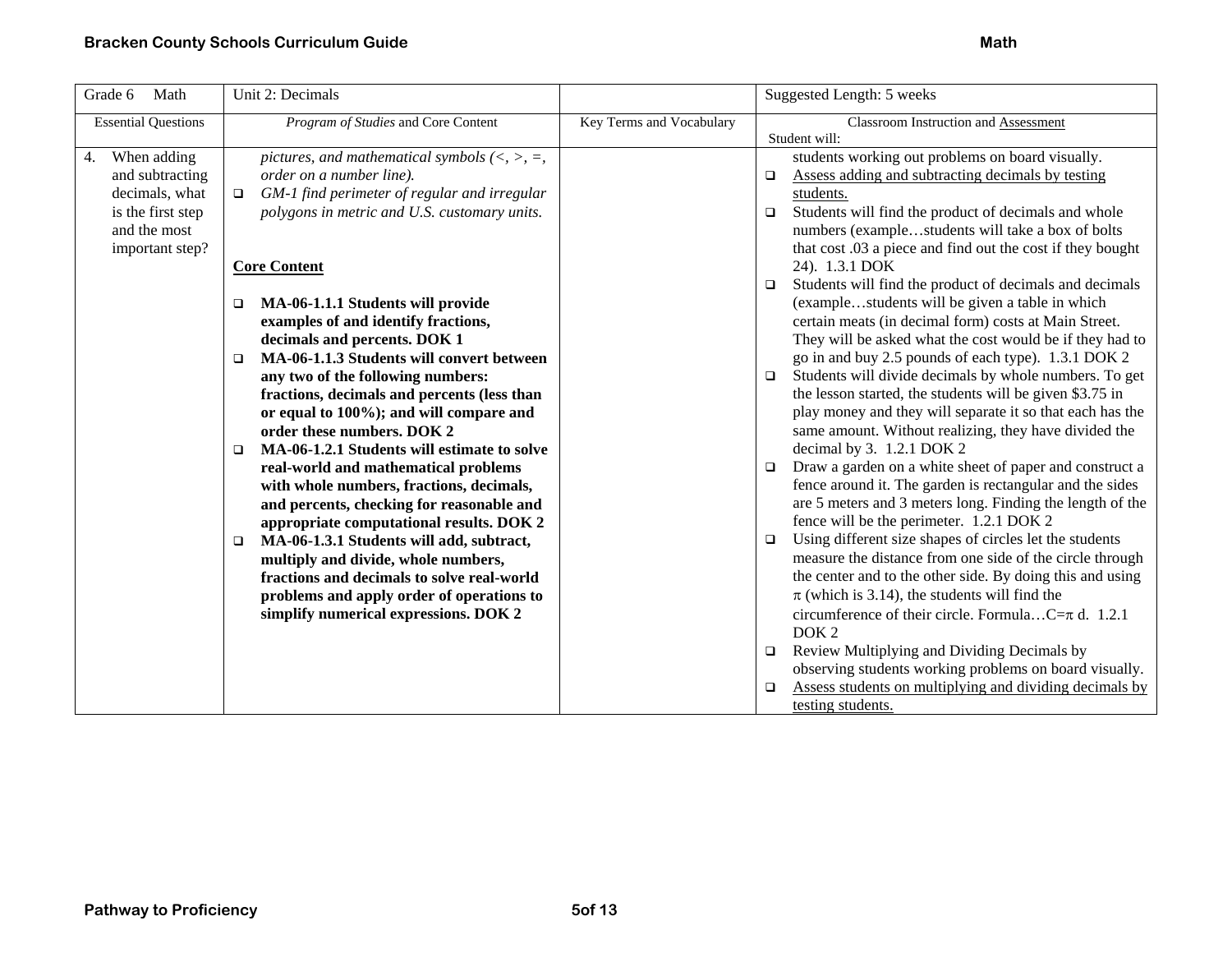| Math<br>Grade 6                                                              | Unit 3: Fractions                                                                                                                                                                                                        | Suggested Length: 5 weeks  |                                                                    |                  |                                                                                                                                                                                                                                                                            |
|------------------------------------------------------------------------------|--------------------------------------------------------------------------------------------------------------------------------------------------------------------------------------------------------------------------|----------------------------|--------------------------------------------------------------------|------------------|----------------------------------------------------------------------------------------------------------------------------------------------------------------------------------------------------------------------------------------------------------------------------|
| <b>Essential Questions</b>                                                   | Program of Studies and Core Content                                                                                                                                                                                      |                            | Key Terms and Vocabulary                                           |                  | Classroom Instruction and Assessment<br>Student will:                                                                                                                                                                                                                      |
|                                                                              | <b>Program of Studies</b>                                                                                                                                                                                                |                            |                                                                    |                  |                                                                                                                                                                                                                                                                            |
| How can you<br>1.<br>use GCF's &<br>LCM's to solve<br>problems?              | NC-1 continue to develop number sense<br>$\Box$<br>including fractions, decimals, and percents<br>(including percents greater than 100% and<br>improper fractions).<br>NC-6 determine prime numbers, composite<br>$\Box$ | $\Box$<br>$\Box$<br>$\Box$ | Venn diagram<br>Greatest common<br>factor<br>Least common multiple | □<br>$\Box$      | Use factor tress to discover the GCF of two or more<br>numbers. Also, begin lesson by using a Venn Diagram.<br>to compare the common factors of two numbers.<br>Continue to use factor tree to find the GCF in order to<br>simplify fractions. 1.5.1 DOK 2                 |
| 2.<br>How are whole<br>numbers,<br>fractions.<br>decimals, and               | numbers, factors, multiples, greatest common<br>factors, and least common multiples.<br>NC-8 simplify fractions with prime<br>$\Box$<br>factorization (numbers that divide exactly into                                  |                            |                                                                    | $\Box$<br>$\Box$ | By using modes, show students how to take a mixed<br>number and change it to an improper fraction and vice<br>versa. 1.1.1 DOK 1<br>Find the LCM of two or more numbers by making a list                                                                                   |
| percents related<br>to one another?                                          | a given number).<br>$\Box$ NC-10 estimate and mentally compute using<br>fractions and decimals.                                                                                                                          |                            |                                                                    |                  | of the multiples or by using the numbers prime factors<br>(factor tree). Begin lesson by noting the high school<br>marching band rehearses with either 6 or 10 members in                                                                                                  |
| 3.<br>What is the<br>most important<br>rule when<br>adding or<br>subtracting | NC-12 compare, order, and convert between<br>$\Box$<br>whole numbers, fractions, and decimals,<br>using concrete materials, drawings or<br>pictures, and mathematical symbols $(<, >, =$ ,<br>order on a number line).   |                            |                                                                    | $\Box$           | every line. What is the least number of people that can<br>be in the marching band? 1.5.1 DOK 2<br>Ask students if 1/3 of their shoes are black and 2/5 are<br>brown, what color do they have more of? Explain how<br>to find the LCD, then rewrite each fraction having a |
| fractions?<br>(common<br>denominator)                                        | A-1 recognize, create, and continue patterns<br>$\Box$<br>(give an informal description for the<br>continuance of the pattern and/or generalize<br>patterns through a verbal rule).                                      |                            |                                                                    | □                | common denominator and a new numerator and then<br>compare the numerators to tell. 1.5.1 DOK 2<br>By recalling the place value chart, each student will<br>have to identify the place value of the last decimal place                                                      |
| How does<br>4.<br>multiplying and<br>dividing                                | <b>Core Content</b>                                                                                                                                                                                                      |                            |                                                                    |                  | in order to write the decimal as a fraction using the place<br>value as the denominator, then simplify if needed. 1.3.1<br>DOK <sub>2</sub>                                                                                                                                |
| fractions relate<br>to one another?                                          | MA-06-1.1.1 Students will provide<br>$\Box$<br>examples of and identify fractions,                                                                                                                                       |                            |                                                                    | $\Box$           | Using a calculator, each student will determine the<br>fraction as a decimal by dividing the numerator by the<br>denominator. Begin lesson by taking a students                                                                                                            |
| What do you<br>5.<br>look for and try<br>to recognize<br>when extending      | decimals and percents. DOK 1<br>MA-06-1.1.3 Students will convert between<br>$\Box$<br>any two of the following numbers:                                                                                                 |                            |                                                                    |                  | homework paper and showing how this can determine<br>the percent average of a fraction showing the number<br>right over the number possible. Inform them they have<br>to move the decimal two places to the right to go from a                                             |
| a sequence?<br>6.                                                            | fractions, decimals, and percents (less than<br>or equal to 100%; and will compare and<br>order these numbers. DOK 2<br>MA-06-1.3.1 Students will add, subtract,<br>$\Box$                                               |                            |                                                                    | $\Box$           | decimal to a percent. 1.3.1 DOK 2<br>Review fractions and decimals by observing students<br>working out problems on board.                                                                                                                                                 |
|                                                                              | multiply and divide, whole numbers,<br>fractions, and decimals to solve real-world<br>problems and apply order of operations to                                                                                          |                            |                                                                    | $\Box$<br>$\Box$ | Access students understanding of fractions and decimals<br>by testing them.<br>Open response: students will take 5 different players                                                                                                                                       |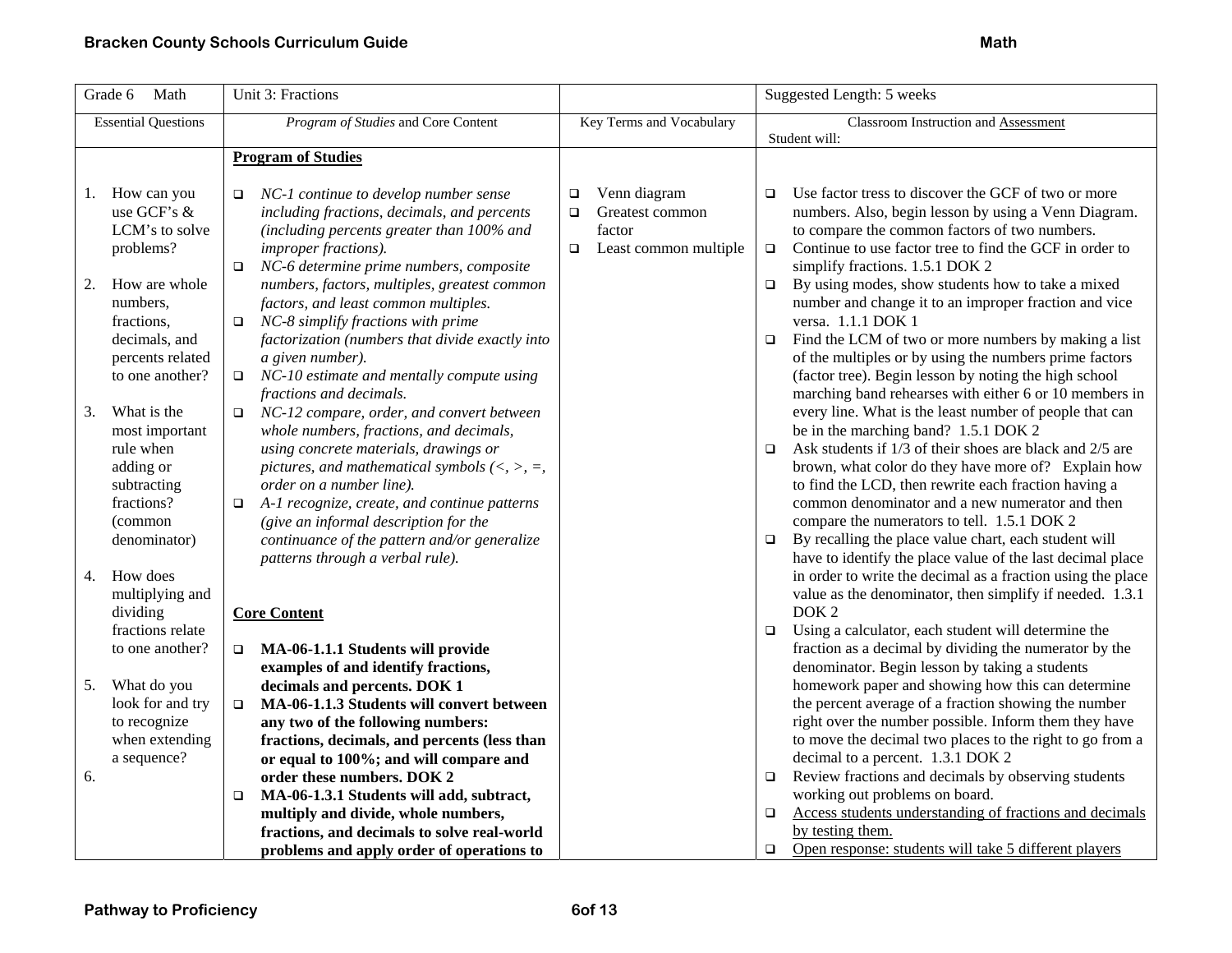| Math<br>Grade 6            | Unit 3: Fractions                                                                                                                                                                                                                                                                                                                                                                                                                                                                                |                          | Suggested Length: 5 weeks                                                                                                                                                                                                                                                                                                                                                                                                                                                                                                                                                                                                                                                                                                                                                                                                                                                                                                                                                                                                                                                                                                                                                                                                                                                                                                                                                                                                                                                                                                                                                   |
|----------------------------|--------------------------------------------------------------------------------------------------------------------------------------------------------------------------------------------------------------------------------------------------------------------------------------------------------------------------------------------------------------------------------------------------------------------------------------------------------------------------------------------------|--------------------------|-----------------------------------------------------------------------------------------------------------------------------------------------------------------------------------------------------------------------------------------------------------------------------------------------------------------------------------------------------------------------------------------------------------------------------------------------------------------------------------------------------------------------------------------------------------------------------------------------------------------------------------------------------------------------------------------------------------------------------------------------------------------------------------------------------------------------------------------------------------------------------------------------------------------------------------------------------------------------------------------------------------------------------------------------------------------------------------------------------------------------------------------------------------------------------------------------------------------------------------------------------------------------------------------------------------------------------------------------------------------------------------------------------------------------------------------------------------------------------------------------------------------------------------------------------------------------------|
| <b>Essential Questions</b> | Program of Studies and Core Content                                                                                                                                                                                                                                                                                                                                                                                                                                                              | Key Terms and Vocabulary | Classroom Instruction and Assessment<br>Student will:                                                                                                                                                                                                                                                                                                                                                                                                                                                                                                                                                                                                                                                                                                                                                                                                                                                                                                                                                                                                                                                                                                                                                                                                                                                                                                                                                                                                                                                                                                                       |
|                            | simplify numerical expressions. DOK 2<br>MA-06-1.5.1 Students will identify and<br>□<br>apply prime numbers, composite numbers,<br>prime factorization, factors, multiples and<br>divisibility to solve real-world and<br>mathematical problems (e.g., prime<br>factorization to determine a least common<br>multiple [LCM] or greatest common factor<br>$[GCF]$ ). DOK 2<br>MA-06-2.1.2 Students will estimate<br>$\Box$<br>measurements in standard units including<br>fractions and decimals. |                          | with their averages on free throws (example 17 out of<br>25, 15 out of 20, etc) and turns them into fractions (in<br>simplest form), names them from least to greatest,<br>decides who they would choose to shoot a technical at<br>the end of a game and why, and takes the fractions to a<br>decimal and a percent.<br>Begin lesson on adding and subtracting fractions with<br>$\Box$<br>like denominators with students by separating students<br>into two groups (one who likes swimming and the other<br>who does not). Explain how easy it is to total them when<br>they are already separated. 1.1.2 DOK 2<br>Start lesson on adding and subtracting fractions with<br>$\Box$<br>unlike denominators by writing the following on the<br>board (3 pennies and 2 nickels). Ask students how they<br>can describe the sum of this money using a common<br>name only? (Converting 2 nickels to pennies $10+3=$<br>13). Explain the importance of finding a common<br>denominator (LCD) before adding or subtracting. 1.1.2<br>DOK <sub>2</sub><br>Start lesson on subtracting fractions involving renaming<br>$\Box$<br>by asking a student what they would do if they had to<br>give someone 10 dollars but didn't have it. They will<br>need to borrow from someone beside them giving them<br>less than what they had. This way they can now pay the<br>ten dollars that was needed. Explain when borrowing<br>with fractions they have to rename the fraction and then<br>subtract. 1.1.2 DOK 2<br>Assess students on adding and subtracting fractions by<br>$\Box$ |
|                            |                                                                                                                                                                                                                                                                                                                                                                                                                                                                                                  |                          | testing them.                                                                                                                                                                                                                                                                                                                                                                                                                                                                                                                                                                                                                                                                                                                                                                                                                                                                                                                                                                                                                                                                                                                                                                                                                                                                                                                                                                                                                                                                                                                                                               |

| Math<br>Grade 6                | Unit 4: Algebra                                                                      |                              | Suggested Length: 5 weeks                                                                                  |
|--------------------------------|--------------------------------------------------------------------------------------|------------------------------|------------------------------------------------------------------------------------------------------------|
| <b>Essential Questions</b>     | <i>Program of Studies</i> and Core Content                                           | Key Terms and Vocabulary     | <b>Classroom Instruction and Assessment</b>                                                                |
|                                |                                                                                      |                              | Student will:                                                                                              |
|                                | <b>Program of Studies</b>                                                            |                              |                                                                                                            |
| How do adding,<br>subtracting, | NC-1 continue to develop number sense<br>including fractions, decimals, and percents | Integer<br>Coordinate system | Begin lesson on integers by using red (positive) and<br>blue (negative) counters. The counters are used as |
| multiplying, and               |                                                                                      | X-coordinate                 | models to help understand the value of integers and how                                                    |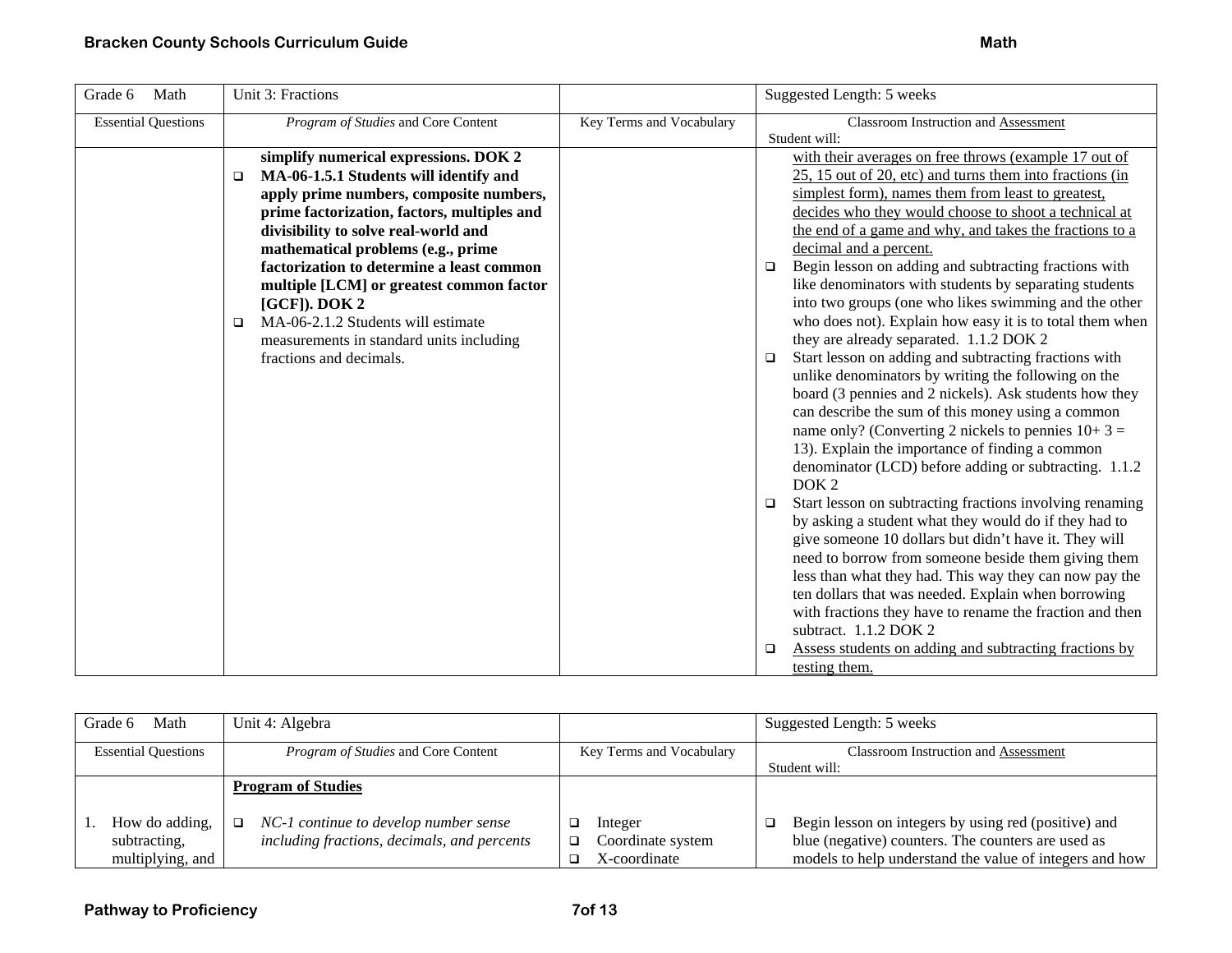| Grade 6<br>Math                                                                                                                                  | Unit 4: Algebra                                                                                                                                                                                                                                                                                                                                                                                                                                                                                                                                                                                                                                                                                                                                                                                                                                                                                                                               |                                                                                                         | Suggested Length: 5 weeks                                                                                                                                                                                                                                                                                                                                                                                                                                                                                                                                                                                              |
|--------------------------------------------------------------------------------------------------------------------------------------------------|-----------------------------------------------------------------------------------------------------------------------------------------------------------------------------------------------------------------------------------------------------------------------------------------------------------------------------------------------------------------------------------------------------------------------------------------------------------------------------------------------------------------------------------------------------------------------------------------------------------------------------------------------------------------------------------------------------------------------------------------------------------------------------------------------------------------------------------------------------------------------------------------------------------------------------------------------|---------------------------------------------------------------------------------------------------------|------------------------------------------------------------------------------------------------------------------------------------------------------------------------------------------------------------------------------------------------------------------------------------------------------------------------------------------------------------------------------------------------------------------------------------------------------------------------------------------------------------------------------------------------------------------------------------------------------------------------|
| <b>Essential Questions</b>                                                                                                                       | Program of Studies and Core Content                                                                                                                                                                                                                                                                                                                                                                                                                                                                                                                                                                                                                                                                                                                                                                                                                                                                                                           | Key Terms and Vocabulary                                                                                | Classroom Instruction and Assessment                                                                                                                                                                                                                                                                                                                                                                                                                                                                                                                                                                                   |
| dividing<br>integers related<br>to each other?<br>How would<br>2.<br>understanding a<br>coordinate<br>system benefit<br>you in everyday<br>life? | (including percents greater than 100% and<br>improper fractions).<br>NC-13 explore how applications of properties<br>$\Box$<br>(e.g., commutative, associative, inverse,<br><i>identity</i> ) show relationships among numbers<br>and operations.<br>A-2 represent, interpret, and describe<br>$\Box$<br>function relationships through tables, graphs,<br>and verbal rules.<br>A-3 write and solve equations with one<br>o.<br>variable, using concrete and/or informal                                                                                                                                                                                                                                                                                                                                                                                                                                                                      | Y-coordinate<br>$\Box$<br>Two-step equation<br>$\Box$<br>Function<br>$\Box$<br>Function table<br>$\Box$ | Student will:<br>to add, subtract, multiply, and divide them. Use<br>overhead to start them off explaining how to work the<br>problems, and then have students work in groups. 1.1.1<br>DOK <sub>1</sub><br>Present students with a map of a street and explain how<br>$\Box$<br>a coordinate plan is used to help show the location of a<br>particular place. Then explain to students how to use a<br>coordinate system and how to graph an ordered pair.<br>Show the 4 quadrants and how that can also be used to<br>show location. 3.3.1 DOK 2<br>Have students use models (using 2 different colors) to<br>$\Box$ |
| How do adding,<br>3.<br>subtracting,<br>multiplying, and<br>dividing<br>equations relate<br>to each other?                                       | methods that model everyday situations.<br>A-7 organize data into tables and plot points<br>$\Box$<br>onto the first quadrant of a coordinate<br>(Cartesian) system/grid.                                                                                                                                                                                                                                                                                                                                                                                                                                                                                                                                                                                                                                                                                                                                                                     |                                                                                                         | find the area, working with a partner, to see how the<br>distributive property works in an equation. 1.5.2 DOK<br>Explain Adding and Subtracting Equations by letting<br>$\Box$<br>students use positive and negative models. 5.3.1 DOK 2<br>Start off lesson on function rules by discussing a class<br>$\Box$                                                                                                                                                                                                                                                                                                        |
| How can<br>4.<br>graphing<br>functions better<br>represent<br>information?                                                                       | <b>Core Content</b><br>MA-06-1.1.1 Students will provide<br>□<br>examples of and identify fractions,<br>decimals and percents. DOK 1<br>MA-06-1.1.2 Students will describe and<br>◻<br>provide examples of representations of<br>numbers (whole numbers, fractions in<br>simplest form, mixed numbers, decimals,<br>percents) and operations in a variety of<br>equivalent forms using models, diagrams, and<br>symbols (e.g., number lines, 10 by 10 grids,<br>rectangular arrays, number sentences), based<br>on real-world and/or mathematical situations.<br>MA-06-1.3.1 Students will add, subtract,<br>□<br>multiply and divide, whole numbers,<br>fractions and decimals to solve real-world<br>problems and apply order of operations to<br>simplify numerical expressions. DOK 2<br>MA-06-1.5.2 Students will identify the use<br>$\Box$<br>of properties (commutative properties of<br>addition and multiplication, the associative |                                                                                                         | rule and how it is put into effect if broken (ex. Input<br>being rule broken and output is the result). Then show<br>how a function rule works with math (ex. $X + 4$ list<br>input numbers and show the output). 5.1.2 DOK 3<br>Access students on solving equations and graphing<br>$\Box$<br>functions by testing them.                                                                                                                                                                                                                                                                                             |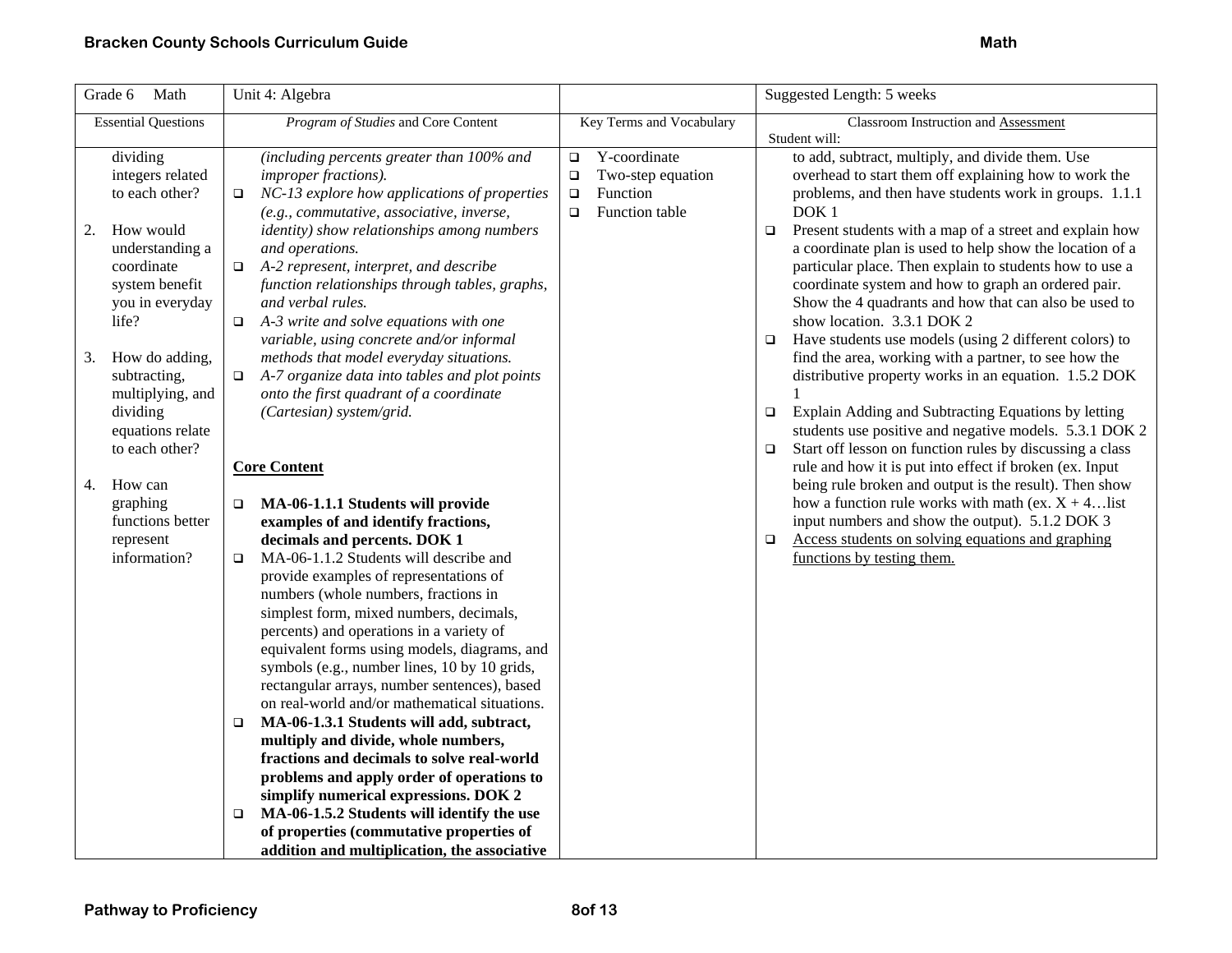| Math<br>Grade 6            | Unit 4: Algebra                                                                                                                                                                                                                                                                                                                                                                                                                                                                                                                                                                                                                                                                                                                                                                                                                                                                                                                                             |                          | Suggested Length: 5 weeks                             |
|----------------------------|-------------------------------------------------------------------------------------------------------------------------------------------------------------------------------------------------------------------------------------------------------------------------------------------------------------------------------------------------------------------------------------------------------------------------------------------------------------------------------------------------------------------------------------------------------------------------------------------------------------------------------------------------------------------------------------------------------------------------------------------------------------------------------------------------------------------------------------------------------------------------------------------------------------------------------------------------------------|--------------------------|-------------------------------------------------------|
| <b>Essential Questions</b> | Program of Studies and Core Content                                                                                                                                                                                                                                                                                                                                                                                                                                                                                                                                                                                                                                                                                                                                                                                                                                                                                                                         | Key Terms and Vocabulary | Classroom Instruction and Assessment<br>Student will: |
|                            | properties of addition and multiplication<br>and the identity properties for addition and<br>multiplication) to simplify numerical<br>expressions. DOK 1<br>MA-06-3.3.1 Students will identify and<br>□<br>graph ordered pairs on a positive<br>coordinate system (Quadrant I), correctly<br>identifying the origin, axes and ordered<br>pairs; and will apply graphing in the<br>coordinate system to solve real-world and<br>mathematical problems. DOK 2<br>MA-06-5.1.1 Students will extend, describe<br>□<br>rules for patterns and find a missing term<br>in a pattern from real-world and<br>mathematical problems. DOK 3<br>MA-06-5.1.2 Students will create tables for<br>$\Box$<br>functions and will apply the tables to solve<br>real-world problems. DOK 2<br>MA-06-5.1.3 Students will describe, define,<br>□<br>provide examples of and apply to real-world<br>and mathematical problems functions using<br>tables, graphs and verbal rules. |                          |                                                       |
|                            | MA-06-5.1.4 Students will explain how tables<br>□<br>and graphs and patterns relate to each other.                                                                                                                                                                                                                                                                                                                                                                                                                                                                                                                                                                                                                                                                                                                                                                                                                                                          |                          |                                                       |
|                            | MA-06-5.1.5 Students will explain how the<br>□<br>change in one quantity affects change in<br>another quantity (e.g., in tables or graphs,<br>input/output tables).                                                                                                                                                                                                                                                                                                                                                                                                                                                                                                                                                                                                                                                                                                                                                                                         |                          |                                                       |
|                            | MA-06-5.3.1 Students will model and solve<br>□<br>real-world and mathematical problems<br>with simple equations and inequalities (e.g.,<br>$8x=4$ , $x+2>5$ ). DOK 2                                                                                                                                                                                                                                                                                                                                                                                                                                                                                                                                                                                                                                                                                                                                                                                        |                          |                                                       |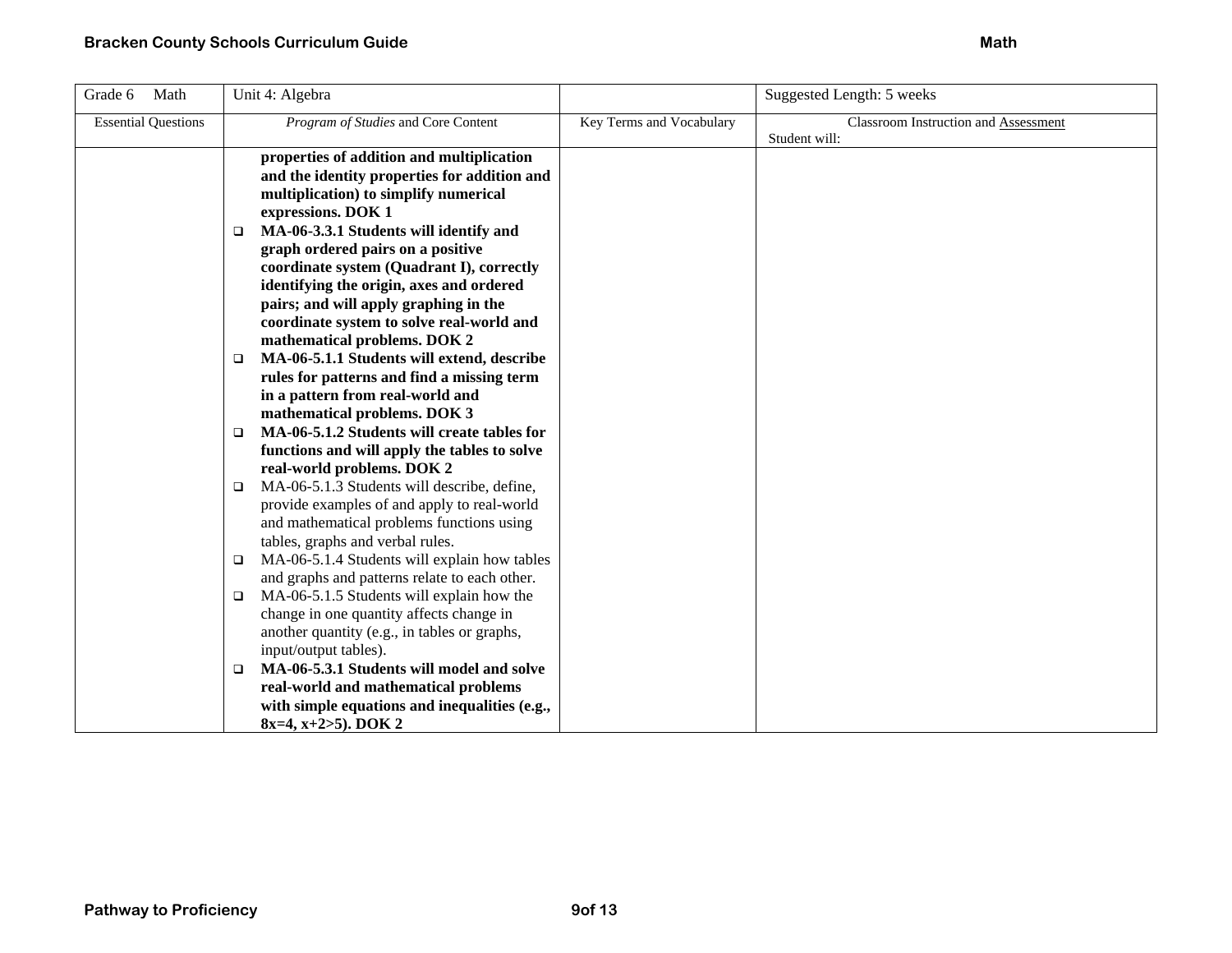|    | Math<br>Grade 6                                                          | Unit 5: Patio and Proportion                                                                                                                                                                                                                                                 | Suggested Length: 5 weeks                      |                                                                          |                  |                                                                                                                                                                                                                                                                                                                                                                                                                                                             |
|----|--------------------------------------------------------------------------|------------------------------------------------------------------------------------------------------------------------------------------------------------------------------------------------------------------------------------------------------------------------------|------------------------------------------------|--------------------------------------------------------------------------|------------------|-------------------------------------------------------------------------------------------------------------------------------------------------------------------------------------------------------------------------------------------------------------------------------------------------------------------------------------------------------------------------------------------------------------------------------------------------------------|
|    | <b>Essential Questions</b>                                               | Program of Studies and Core Content                                                                                                                                                                                                                                          |                                                | Key Terms and Vocabulary                                                 |                  | Classroom Instruction and Assessment<br>Student will:                                                                                                                                                                                                                                                                                                                                                                                                       |
|    |                                                                          | <b>Program of Studies</b>                                                                                                                                                                                                                                                    |                                                |                                                                          |                  |                                                                                                                                                                                                                                                                                                                                                                                                                                                             |
|    | How do ratios,<br>rates, and<br>proportions<br>compare to each<br>other? | NC-1 continue to develop number sense<br>$\Box$<br>including fractions, decimals, and percents<br>(including percents greater than 100% and<br>improper fractions).<br>NC-3 develop meaning of ratio (describe and<br>$\Box$<br>compare two sets of data using ratios and    | $\Box$<br>$\Box$<br>$\Box$<br>$\Box$<br>$\Box$ | Ratio<br>Theoretical probability<br>Tree diagram<br>Survey<br>Population | $\Box$<br>$\Box$ | Begin lesson by having 4 footballs and 6 tennis balls in<br>front of the room. Ask students to compare the number<br>of footballs to the number of tennis balls by using a<br>fraction. Show the 3 ways to write and say a ratio.<br>1.4.1 DOK 2<br>Give a student 20 jelly beans and ask him/her to sort the                                                                                                                                               |
| 2. | How are<br>percents<br>expressed as<br>fractions and<br>decimals?        | appropriate notations: $3:5$ , $3/5$ , $3$ to 5).<br>NC-9 estimate with large and small quantities<br>$\Box$<br>of objects.<br>$GM-2$ read and use measurement tools (e.g.,<br>$\Box$<br>rulers, scales).                                                                    |                                                |                                                                          |                  | jelly beans by color. Then have him/her <i>predict</i> how<br>many of each color would be in a bag a 200. After the<br>class has predicted, show how to set up the two ratios<br>and how to work the proportion (by cross product).<br>1.4.1 DOK 2                                                                                                                                                                                                          |
| 3. | What is<br>difference                                                    | PS-2 made predictions, draw conclusions,<br>$\Box$<br>and verify results from statistical data and<br>probability experiments.                                                                                                                                               |                                                |                                                                          | □                | To introduce percents, have a grid with one hundred<br>squares. Model how any amount shaded in will be the<br>percent it is (since it is out of 100). 1.1.1 DOK 1                                                                                                                                                                                                                                                                                           |
|    | between<br>theoretical and<br>experimental<br>probability?               | PS-5 investigate solutions to probability<br>$\Box$<br>problems, using counting techniques, tree<br>diagrams, charts, and tables.<br>A-3 write and solve equations with one<br>$\Box$<br>variable, using concrete and/or informal<br>methods that model everyday situations. |                                                |                                                                          | $\Box$           | $\Box$ Have students separate into groups according to the<br>months in which they were born. Then have each group<br>figure out what percent of the class their group<br>represents. Have students express their results in both<br>fraction and percent form. 4.1.2 DOK 2<br>Discuss probability by explaining that the probability of<br>winning a basketball game differs from the probability<br>of getting heads or tails when a coin is tossed. Most |
|    |                                                                          | <b>Core Content</b>                                                                                                                                                                                                                                                          |                                                |                                                                          |                  | games are based on skill and the chance of getting a<br>heads or tails is strictly chance and the probability will                                                                                                                                                                                                                                                                                                                                          |
|    |                                                                          | MA-06-1.1.1 Students will provide<br>$\Box$<br>examples of and identify fractions,<br>decimals and percents. DOK 1                                                                                                                                                           |                                                |                                                                          |                  | come closer to matching the theoretical probability of<br>50% the more trials there are. 4.4.2 DOK 3<br>$\Box$ Have a spinner with several different colors on it.                                                                                                                                                                                                                                                                                          |
|    |                                                                          | MA-06-1.4.1 Students will describe and<br>$\Box$<br>apply ratios to solve real-world problems.<br>DOK <sub>2</sub><br>MA-06-4.1.4 Students will determine and<br>$\Box$                                                                                                      |                                                |                                                                          |                  | Discuss with students the theoretical probability of<br>spinning a certain color and then see what happens by<br>actually spinning (experimental probability). 4.4.2<br>DOK <sub>3</sub>                                                                                                                                                                                                                                                                    |
|    |                                                                          | construct appropriate data displays (bar<br>graphs, line plots, Venn diagrams, tables,<br>line graphs) and will explain why the type<br>of display is appropriate for the data. DOK<br>2<br>MA-06-4.4.1 Students will describe or<br>$\Box$                                  |                                                |                                                                          | $\Box$           | Draw on the board a green with a surrounding fairway<br>and a sand trap. Show the square footage of the green<br>and the sand trap with the width and length of the entire<br>model. Ask students the probability of a golfer hitting<br>the green if the shot is equally likely to hit anywhere in<br>the area of the course shown. Then ask the probability                                                                                               |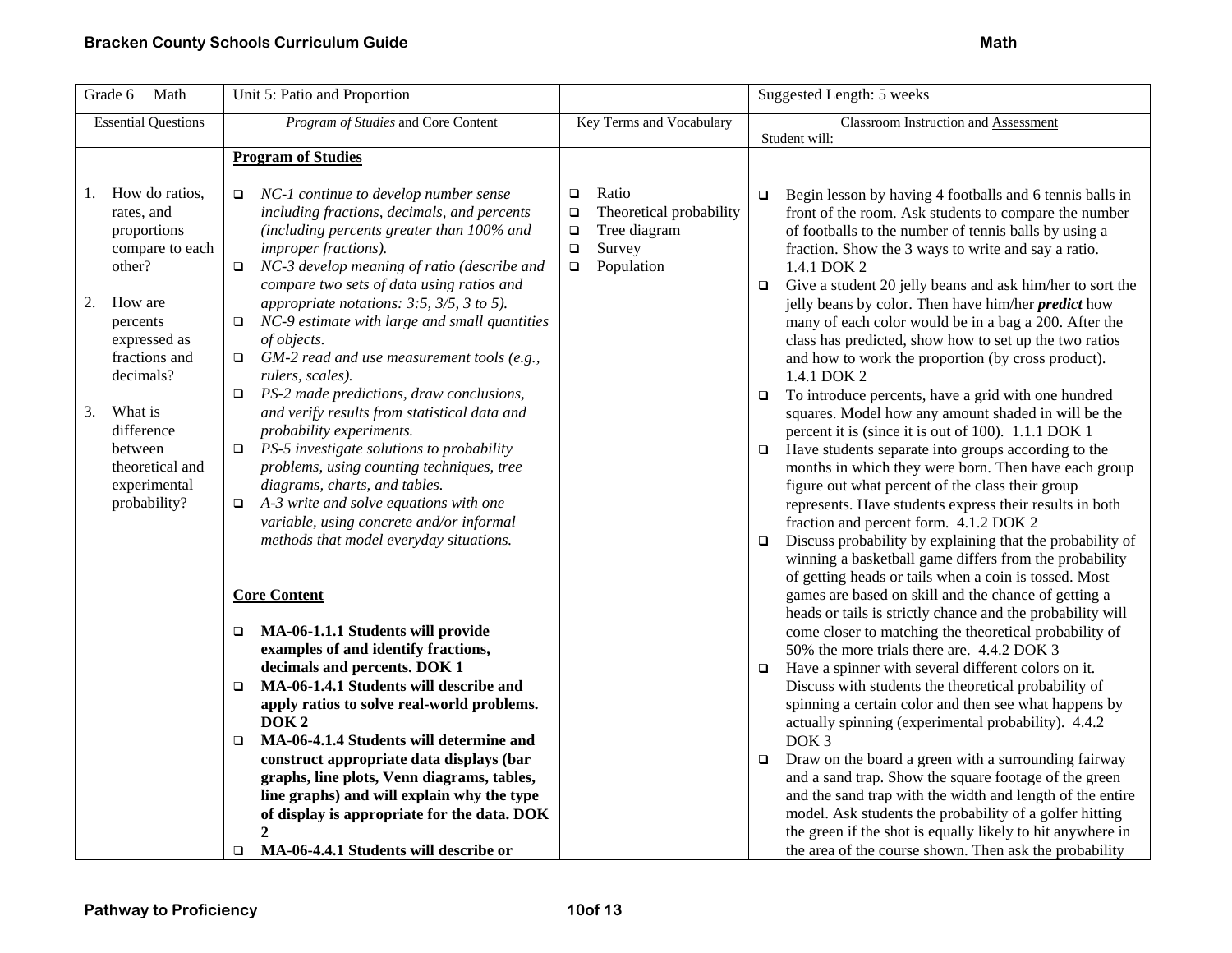| Grade 6<br>Math            | Unit 5: Patio and Proportion                |                          | Suggested Length: 5 weeks                                |
|----------------------------|---------------------------------------------|--------------------------|----------------------------------------------------------|
| <b>Essential Questions</b> | <i>Program of Studies</i> and Core Content  | Key Terms and Vocabulary | <b>Classroom Instruction and Assessment</b>              |
|                            |                                             |                          | Student will:                                            |
|                            | determine (e.g., tables, tree diagrams) the |                          | of the ball going into the sand trap. 1.4.1 DOK 2        |
|                            | sample space of an event for a real-world   |                          | Students will use the tree diagram to show the number    |
|                            | or mathematical situation. DOK 2            |                          | of outcomes a concession stand has if it serves 4 kinds  |
|                            | MA-06-4.4.2 Students will determine single  |                          | of pop, 3 different ways to make a hamburger, and 3      |
|                            | event probabilities based on the results of |                          | different snacks. 4.4.1 DOK 2                            |
|                            | an experiment and will make inferences      |                          | Access students on ratio and proportion by testing them. |
|                            | based on the data. DOK 3                    |                          |                                                          |

| Grade 6<br>Math                                                                                                                                                                                               | Unit 6: Measurement and Geometry                                                                                                                                                                                                                                                                                                                                                                                                                                                                                                                                                                                             |                                                                                                                                                                                                                                                 | Suggested Length: 5 weeks                                                                                                                                                                                                                                                                                                                                                                                                                                                                                                                                                                                                                                                                                                                                                                                              |
|---------------------------------------------------------------------------------------------------------------------------------------------------------------------------------------------------------------|------------------------------------------------------------------------------------------------------------------------------------------------------------------------------------------------------------------------------------------------------------------------------------------------------------------------------------------------------------------------------------------------------------------------------------------------------------------------------------------------------------------------------------------------------------------------------------------------------------------------------|-------------------------------------------------------------------------------------------------------------------------------------------------------------------------------------------------------------------------------------------------|------------------------------------------------------------------------------------------------------------------------------------------------------------------------------------------------------------------------------------------------------------------------------------------------------------------------------------------------------------------------------------------------------------------------------------------------------------------------------------------------------------------------------------------------------------------------------------------------------------------------------------------------------------------------------------------------------------------------------------------------------------------------------------------------------------------------|
| <b>Essential Questions</b>                                                                                                                                                                                    | Program of Studies and Core Content                                                                                                                                                                                                                                                                                                                                                                                                                                                                                                                                                                                          | Key Terms and Vocabulary                                                                                                                                                                                                                        | Classroom Instruction and Assessment<br>Student will:                                                                                                                                                                                                                                                                                                                                                                                                                                                                                                                                                                                                                                                                                                                                                                  |
|                                                                                                                                                                                                               | <b>Program of Studies</b>                                                                                                                                                                                                                                                                                                                                                                                                                                                                                                                                                                                                    |                                                                                                                                                                                                                                                 |                                                                                                                                                                                                                                                                                                                                                                                                                                                                                                                                                                                                                                                                                                                                                                                                                        |
| Why is it<br>important to<br>know how to<br>measure in<br>everyday life &<br>how to convert<br>(change) units<br>of length,<br>capacity, and<br>weight?<br>2.<br>How is it<br>beneficial to<br>understand how | $GM-2$ read and use measurement tools (e.g.,<br>❏<br>rulers, scales).<br>GM-3 find area of plane figures composed of<br>$\Box$<br>squares and rectangles through subdividing<br>and measuring and use square units<br>appropriately.<br>GM-4 estimate, compare, and convert units of<br>o.<br>measures for length, weight/mass, and<br>volume/capacity within the U.S. customary<br>system and within the metric system: a) length<br>(e.g., parts of an inch, inches, feet, yards,<br>miles, millimeter, centimeter, kilometer); b)<br>weight/mass (e.g., pounds, tons, grams,<br>kilograms); and c) volume/capacity (e.g., | Metric system<br>$\Box$<br>Right angle<br>$\Box$<br>Acute angle<br>$\Box$<br>Obtuse angle<br>$\Box$<br>Triangle<br>$\Box$<br>Face<br>$\Box$<br>Prism<br>$\Box$<br>Pyramid<br>$\Box$<br>Cone<br>$\Box$<br>Cylinder<br>$\Box$<br>Sphere<br>$\Box$ | Begin lesson by having students use yardsticks or<br>$\Box$<br>standard rulers to measure various items in the<br>classroom such as doors, chalk, chalkboards, pencils.<br>Have them determine whether it is best to express each<br>measurement in inches, feet, or yards. 4.4.1 DOK 2<br>Do an intrapersonal lesson by having students determine<br>$\Box$<br>how tall they are in centimeters. Then have them<br>measure the length of their arms, index fingers, and feet<br>in centimeters. 4.4.1 DOK 2<br>After discussing key terms (right, acute, and obtuse<br>$\Box$<br>angles), have students classify various angles they see<br>around the classroom. Since many of the angles that<br>they will see will be right angles, challenge students to<br>find acute and obtuse angles. Then, have them state a |
| to add and<br>subtract<br>measures of<br>time?<br>What are angles<br>3.<br>and how can<br>you classify,<br>measure, $&$<br>draw them?                                                                         | cups, pints, quarts, gallons, milliliters, liters).<br>(The intent of this standard is for students to<br>make ballpark comparisons and not to<br>memorize conversion<br>factors between U.S. and metric units.)<br>GM-5 estimate and find angle measurement<br>o<br>and segment measurements.<br>GM-6 formulate the rule that the sum of angle<br>□<br>measurements is 180 degrees in a triangle<br>and 360 degrees in a quadrilateral.                                                                                                                                                                                     |                                                                                                                                                                                                                                                 | range of possible angle measures for each. 4.4.2 DOK 3<br>To introduce lines of symmetry, place students in groups<br>$\Box$<br>of four. For each of the following, have one group use<br>masking tape to represent a line that would cut the<br>object in half: the classroom, the chalkboard, a desk, a<br>bulletin board, a table, and a wastebasket. Ask each<br>group to explain how they came up with their answers.<br>1.1.1 DOK 1<br>Have students list everyday objects shaped like<br>$\Box$<br>rectangular prisms (samplemany building, shoe box,                                                                                                                                                                                                                                                           |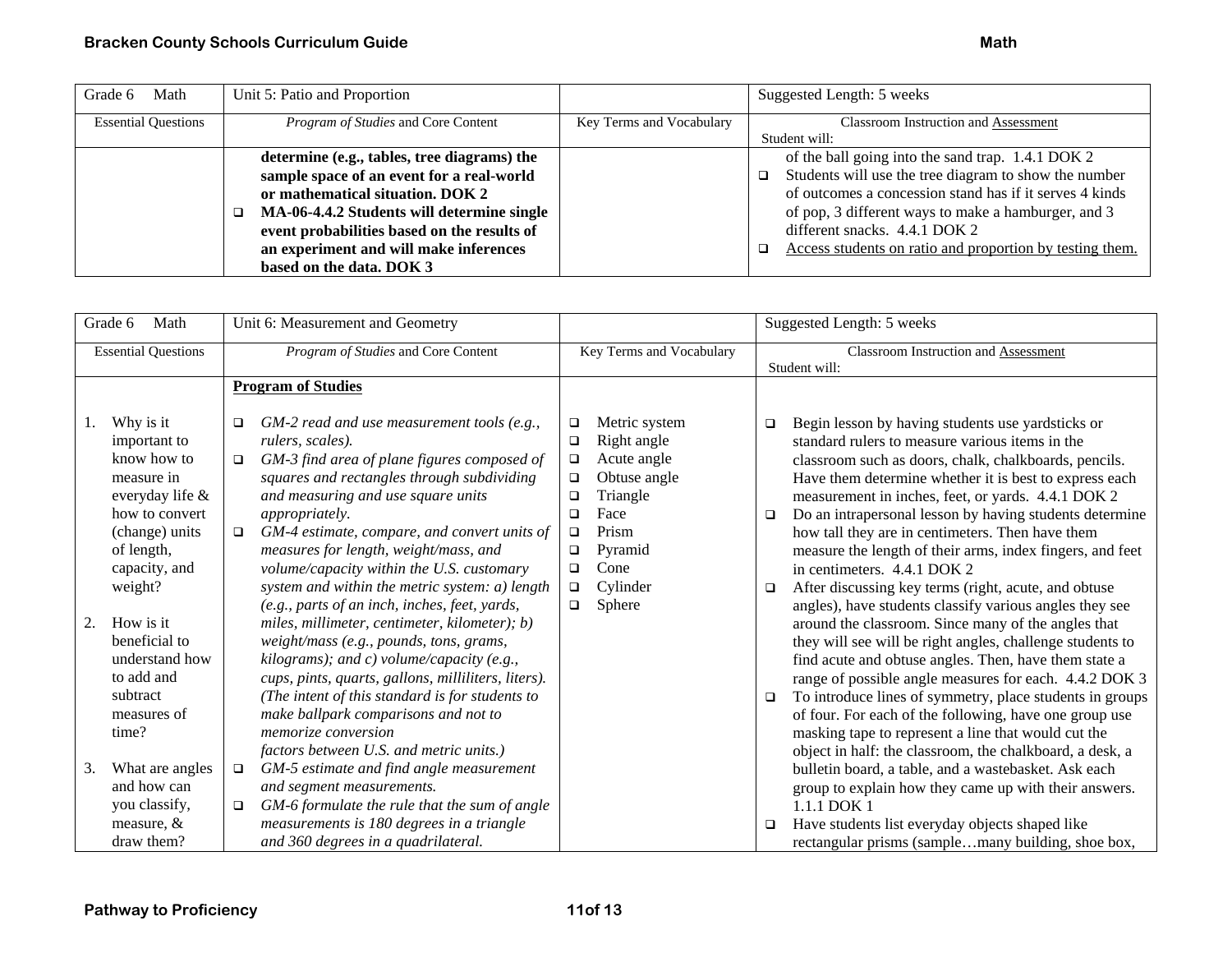| Grade 6<br>Math            | Unit 6: Measurement and Geometry                        |                          | Suggested Length: 5 weeks                                         |
|----------------------------|---------------------------------------------------------|--------------------------|-------------------------------------------------------------------|
| <b>Essential Questions</b> | Program of Studies and Core Content                     | Key Terms and Vocabulary | Classroom Instruction and Assessment                              |
|                            |                                                         |                          | Student will:                                                     |
|                            | GM-7 identify properties and classify line<br>$\Box$    |                          | typical classroom). Ask them why it might be useful to            |
| How can you<br>4.          | segments, rays, planes, and points.                     |                          | know how much space is contained within an object or              |
| determine the              | GM-8 recognize regular polygons; special<br>$\Box$      |                          | how much space an object takes up. 3.1.3 DOK 2                    |
| difference                 | quadrilaterals including squares, rectangles,           |                          | Have students observe two hanging figures in room.<br>$\Box$      |
| between                    | rhombuses, trapezoids, and parallelograms;              |                          | They will have same shape and design but differ in size.          |
| congruent and              | and special triangles including acute, obtuse,          |                          | Students will explain that they are similar but not               |
| similar figures?           | scalene, and isosceles.                                 |                          | congruent. 3.1.4 DOK 2                                            |
|                            | GM-9 identify characteristics of lines (e.g.,<br>$\Box$ |                          | Students will draw a figure and translate it across a<br>$\Box$   |
| What is needed<br>5.       | parallel, perpendicular).                               |                          | vertical or horizontal line making it have a mirror image         |
| to find the area           | GM-10 use lines of symmetry and sketch<br>$\Box$        |                          | on the other side. 3.2.2 DOK 2                                    |
| of a                       | plane figures with multiple lines of symmetry.          |                          | Students will take several given figures and label them<br>$\Box$ |
| parallelogram,             |                                                         |                          | as what figure they are and then relate them to figures           |
| triangle,                  |                                                         |                          | they see in their everyday life. 3.1.2 DOK 2                      |
| trapezoid, and             | <b>Core Content</b>                                     |                          | Assess students on Measurement and Geometry by<br>$\Box$          |
| circle?                    |                                                         |                          | testing them.                                                     |
|                            | MA-06-2.1.1 Students will measure lengths<br>$\Box$     |                          |                                                                   |
|                            | (to the nearest eighth of an inch or nearest            |                          |                                                                   |
|                            | centimeter) and will determine and use in               |                          |                                                                   |
|                            | real-world and mathematical problems:                   |                          |                                                                   |
|                            | area and perimeter of triangles;<br>$\Box$              |                          |                                                                   |
|                            | area and perimeter of quadrilaterals<br>$\Box$          |                          |                                                                   |
|                            | (rectangles, squares); (using the                       |                          |                                                                   |
|                            | Pythagorean theorem will not be                         |                          |                                                                   |
|                            | required as a strategy) and                             |                          |                                                                   |
|                            | area and perimeter of compound<br>$\Box$                |                          |                                                                   |
|                            | figures composed of triangles and                       |                          |                                                                   |
|                            | quadrilaterals. DOK 2                                   |                          |                                                                   |
|                            | MA-06-2.1.2 Students will estimate<br>$\Box$            |                          |                                                                   |
|                            | measurements in standard units including                |                          |                                                                   |
|                            | fractions and decimals.                                 |                          |                                                                   |
|                            | MA-06-2.1.3 Students will explain how<br>$\Box$         |                          |                                                                   |
|                            | measurements and measurement formulas are               |                          |                                                                   |
|                            | related or different (perimeter and area of             |                          |                                                                   |
|                            | rectangles).                                            |                          |                                                                   |
|                            | MA-06-2.2.1 Students will convert units<br>$\Box$       |                          |                                                                   |
|                            | within the same measurement system and use              |                          |                                                                   |
|                            | these units to solve real-world problems.               |                          |                                                                   |
|                            | MA-6-3.1.1 Students will describe and<br>$\Box$         |                          |                                                                   |
|                            | provide examples of the basic geometric                 |                          |                                                                   |